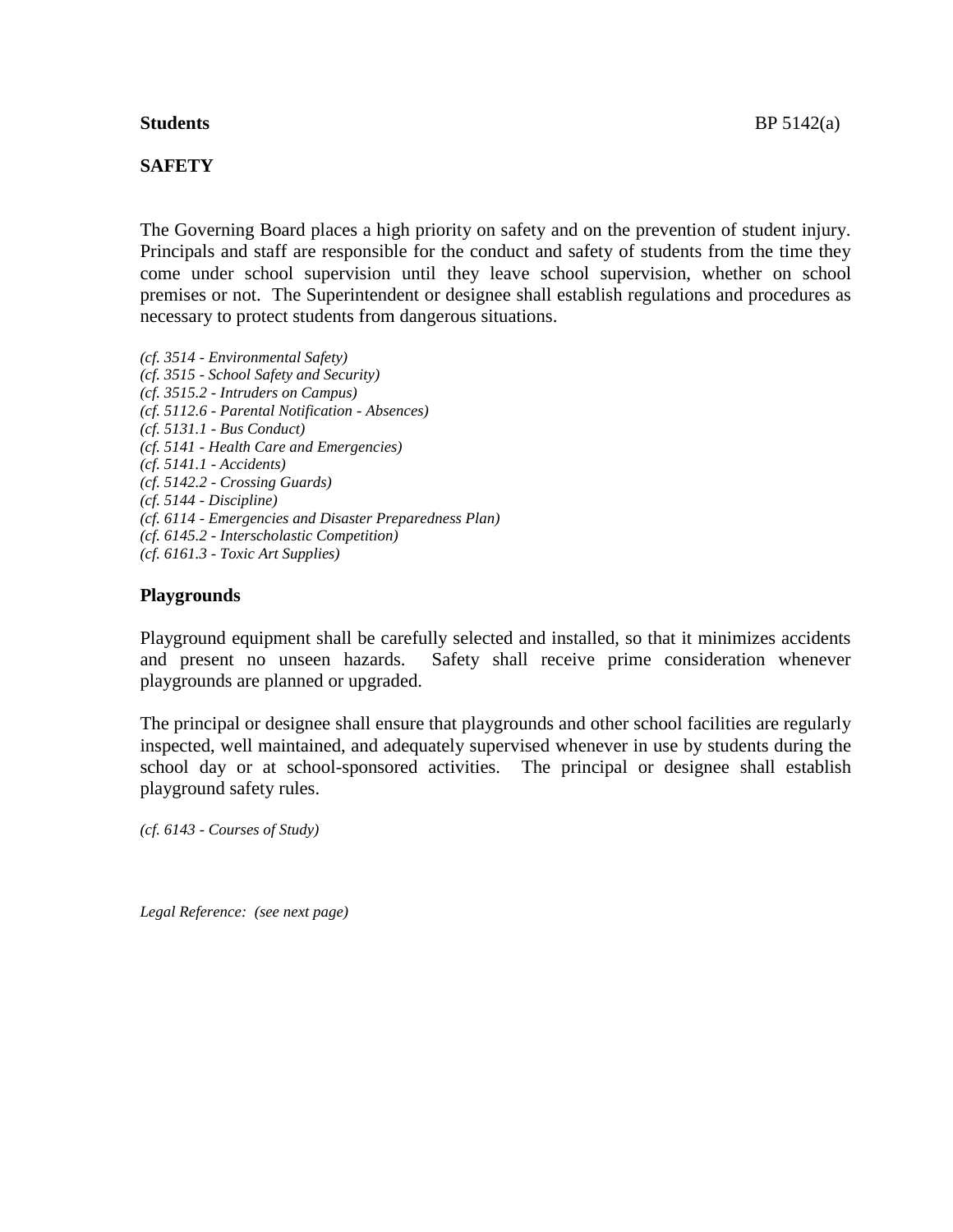### **SAFETY** (continued)

*Legal Reference:* 

*EDUCATION CODE 17280-17315 Approvals (Field Act) 32000-32004 School safety: uniform fire signals 32020 School gates; entrances for emergency vehicles 32030-32034 School eye safety 32040 First aid equipment 32050 Hazing 38139 Missing children; posting of information 44807 Duty of teachers concerning conduct of pupils to hold them accountable for conduct to and from schools, on playgrounds, and during recess 44808 Exemption from liability when students are not on school property 44808.5 Permission for pupils to leave school grounds; notice (high school) 49068.5 Missing children; transfers 49341 Need for safety in school science laboratories 51202 Instruction in personal and public health and safety GOVERNMENT CODE 810-996.6 California Tort Claims Act, especially: 815 Liability for injuries generally; immunity of public entity 835 Conditions of liability 4450-4458 Access to public buildings by physically handicapped persons HEALTH AND SAFETY CODE 115725-115750 Playground Safety 115775-115800 Wooden Playground Equipment PENAL CODE 14200-14213 Violent crime information center PUBLIC RESOURCES CODE 5411 Purchase of equipment usable by physically handicapped persons CODE OF REGULATIONS, TITLE 5 202 Exclusion of pupils with a contagious disease 5531 Supervision of social activities 5552 Playground supervision 5570 When school shall be open and teachers present 14103 Bus driver; authority over pupils CODE OF REGULATIONS, TITLE 24 4-314 Construction on school sites Dailey v. Los Angeles Unified School District (1970) 2 Cal 3d 741, 747 Perna v. Conejo Valley Unified School District (1983) 143 Cal. App. 3d 292 Hoyem v. Manhatten Beach City School District (1978) 22 Cal. 3d 508 Management Resources: OFFICE OF THE STATE ARCHITECT ADVISORIES 0400.90 Death and Injury from Collapse of Free-Standing Walls*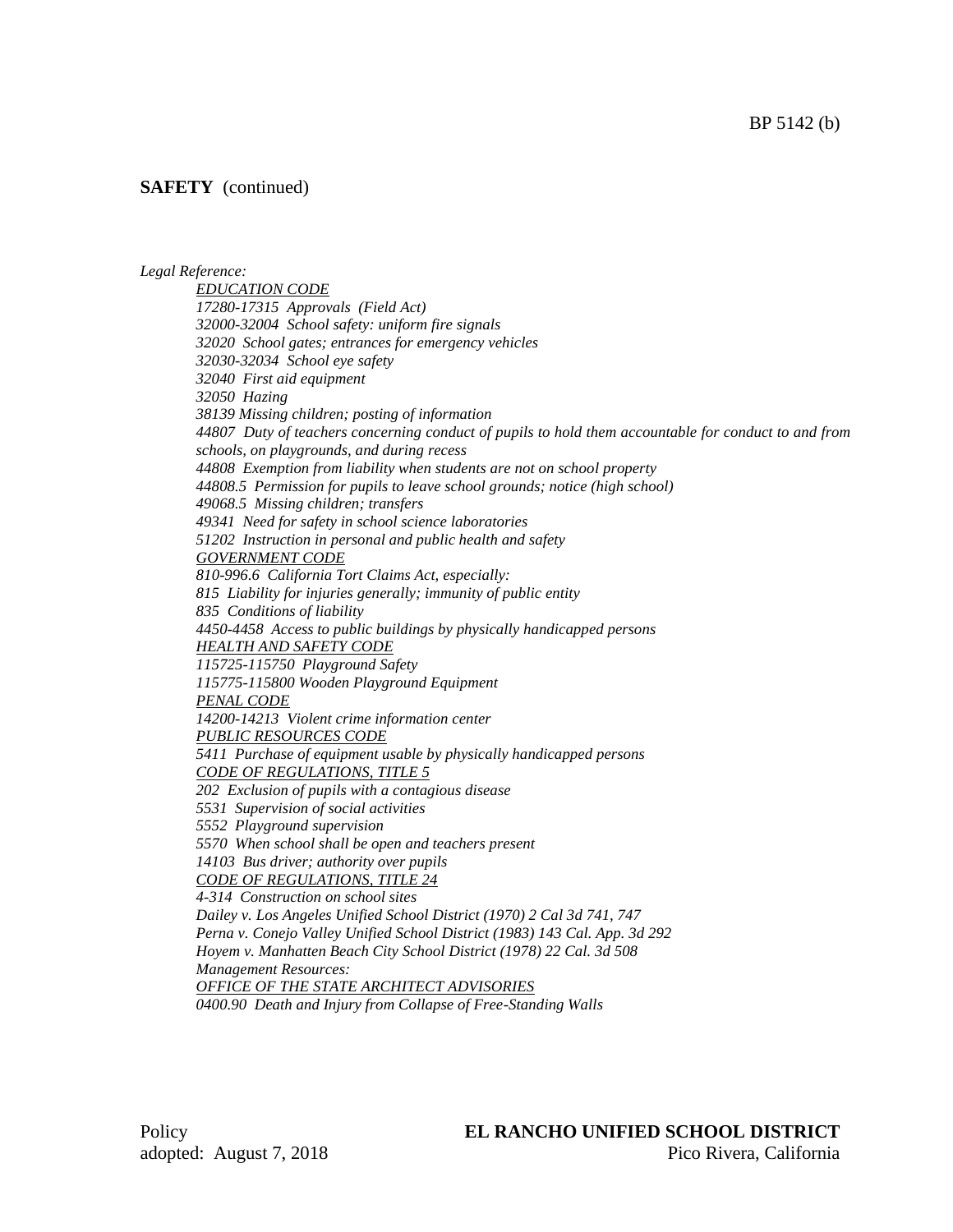## **SAFETY**

## **Supervision**

The principal of each school shall ensure that certificated employees, teacher aides or yard aides supervise the conduct and safety, and direct the play, of students of the school who are on school grounds before and after school, during recess, and during other intermissions.

The principal or designee shall:

- 1. Clearly identify supervision zones on the playground and require that supervisors remain outside at a location from which they can observe their entire zone of supervision.
- 2. Require that all individuals supervising students remain alert in spotting dangerous conditions and report any such conditions to the principal or designee promptly and in writing.
- 3. Establish emergency procedures that ensure swift response to accidents, fighting, and situations that could become dangerous, such as overcrowding or unusual gatherings of students.

The Superintendent or designee shall ensure that teachers, teacher aides, yard aides and volunteers who supervise students receive training in the above safety practices and in supervisory techniques which will help them to forestall problems and resolve conflicts.

When determining the ratio of playground supervisors to students, the Superintendent or designee shall consider the size of the playground area, the number of blind spots that are not immediately visible, the age and gender of the students, and the general nature of their behavior.

## **Release of Student to Adult**

Students shall be released during the school day in the custody of an adult only if:

- 1. The adult is the student's parent/legal guardian with custody.
- *(cf. 5021 - Noncustodial Parents)*
- 2. The adult is a properly authorized law officer acting in accordance with law.
- *(cf. 5145.11 - Questioning and Apprehension)*
- 3. The adult is taking the student to emergency medical care, at the request of the principal or designee.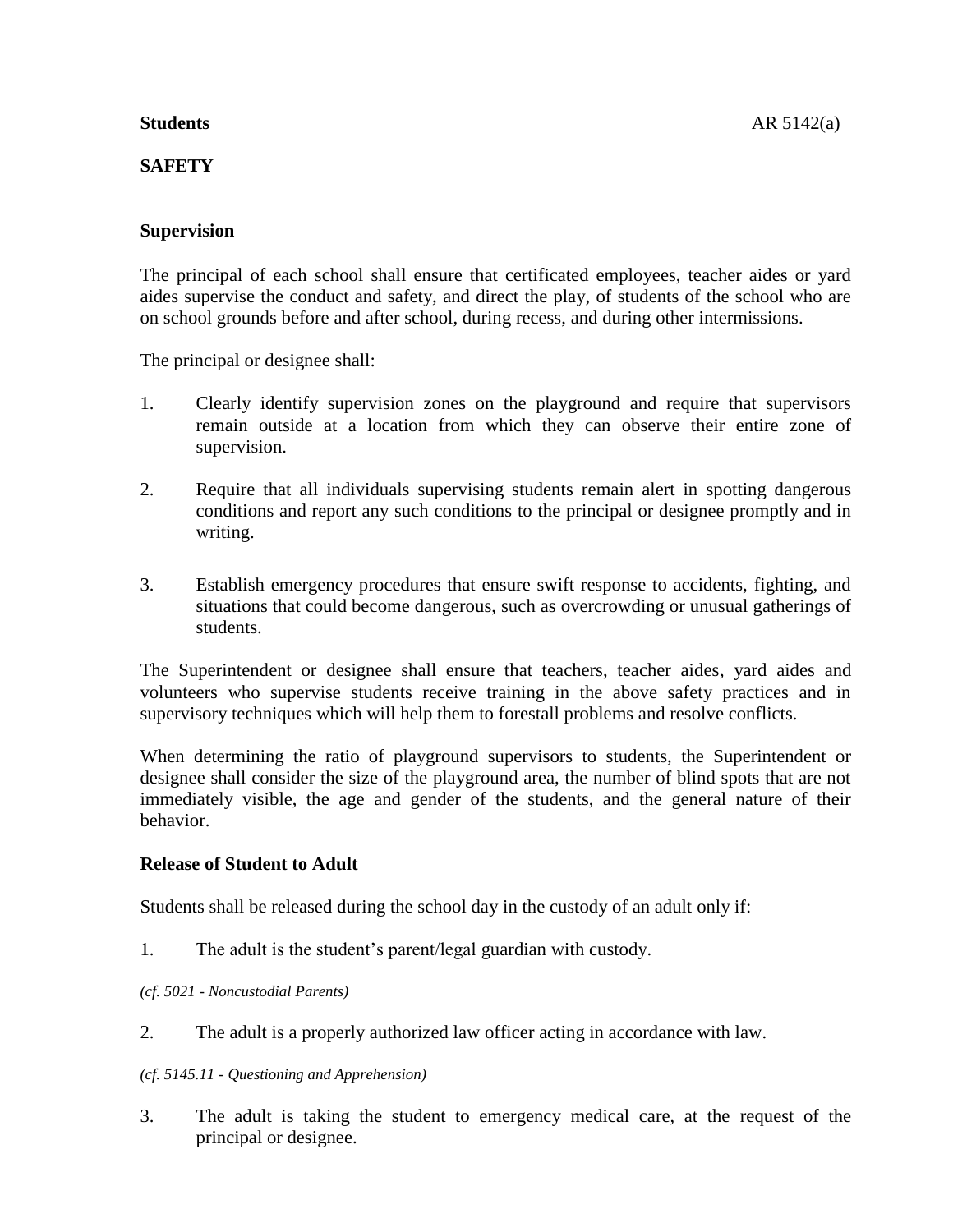## **SAFETY** (continued)

- 4. The adult is listed on the student's emergency card or current registration, when the parent/guardian cannot be reached, and the principal or designee verifies the adult's identity.
- *(cf. 5141.4 - Child Abuse and Neglect (Reporting Procedures))*

## **Eye Protection Devices**

The district shall provide eye protection devices in accordance with law.

Staff shall ensure that all students, teachers and visitors wear eye protective devices when they are engaged in or observing an activity or using hazardous substances likely to cause injury to the eyes. (Education Code 32030, 32031)

Eye safety devices may be sold to students for an amount not to exceed their actual cost to the district. (Education Code 32030, 32031, 32033)

### **Protection Against Insect Bites**

To help protect students against insect bites or stings that may spread disease or cause allergic reactions, students shall be allowed to apply insect repellent provided by their parents/guardians, under the supervision of school personnel, and in accordance with the manufacturer's directions, when engaging in outdoor activities.

## **Missing Children**

In order to enable district staff to assist in locating missing children, the Superintendent or designee shall ensure that Department of Justice information on missing children is posted at every school. In schools maintaining elementary grades, this information shall be posted in areas restricted to adult use. (Education Code 38139)

Elementary school principals are urged to review missing children's pictures whenever a new student enrolls or transfers into the school. (Education Code 49068.5)

## **Playground Design, Equipment and Maintenance**

Teachers, teacher aides, maintenance staff, parents/guardians and students are encouraged to contribute their ideas for making the playground as safe as possible.

Playgrounds should be designed for ease of supervision and should have:

1. Clearly defined entry and exit routes that lead to and from play areas without crossing other major activities.